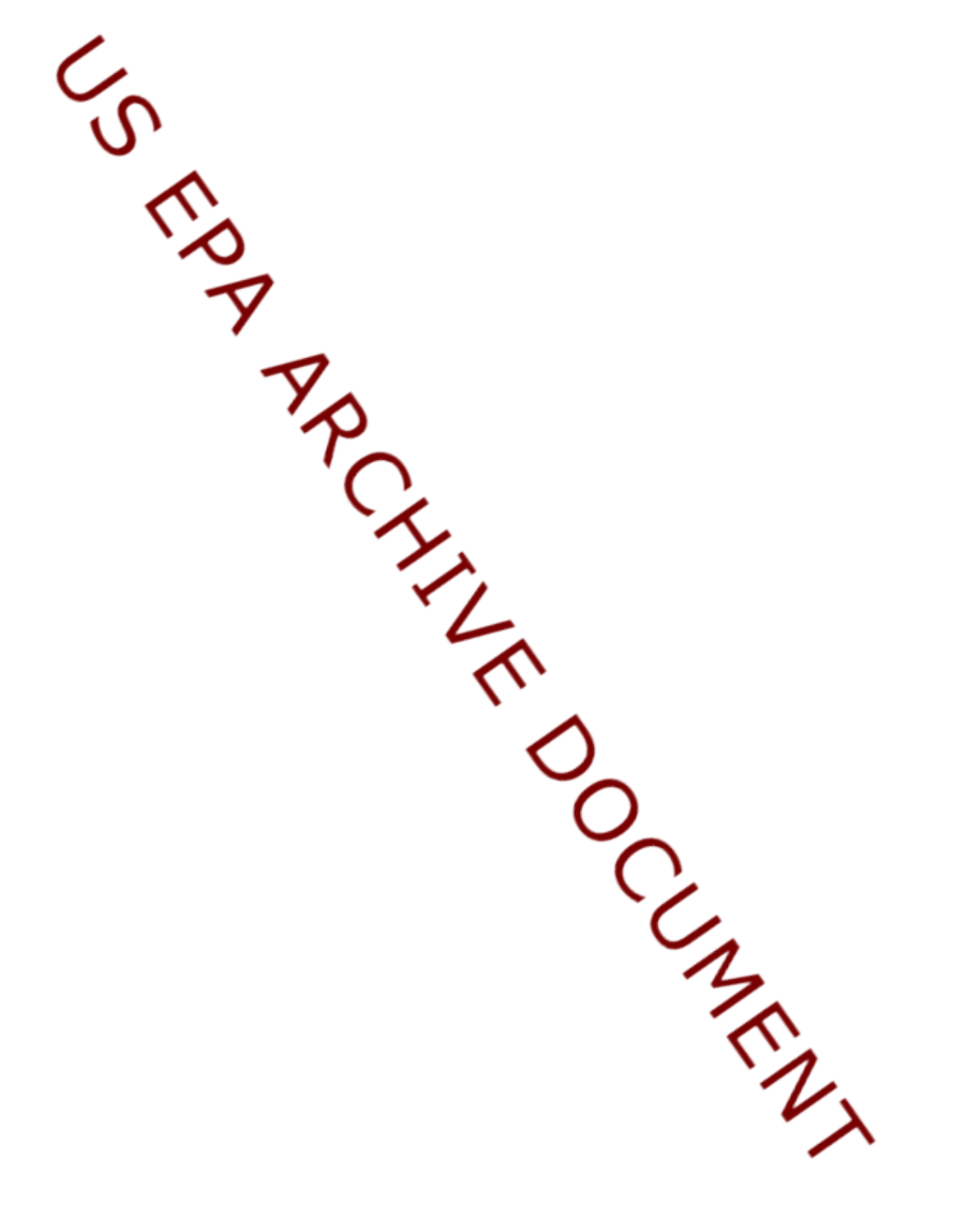## **THE ENVIRONMENTAL TECHNOLOGY VERIFICATION**







# **ETV Joint Verification Statement**

| <b>TECHNOLOGY TYPE: Continuous Ambient Fine Particle Monitor</b> |                                                                |                             |
|------------------------------------------------------------------|----------------------------------------------------------------|-----------------------------|
| <b>APPLICATION:</b>                                              | <b>MEASURING FINE PARTICLATE MASS IN</b><br><b>AMBIENT AIR</b> |                             |
| <b>TECHNOLOGY</b>                                                |                                                                |                             |
| <b>NAME:</b>                                                     | FH 62 C14 Ambient Dust Monitor                                 |                             |
| <b>COMPANY:</b>                                                  | <b>Thermo Andersen</b>                                         |                             |
| <b>ADDRESS:</b>                                                  | <b>500 Technology Court</b>                                    | PHONE: 800-241-6898         |
|                                                                  | <b>Smyrna, GA 30082</b>                                        | 770-319-9999<br><b>FAX:</b> |
| <b>WEB SITE:</b>                                                 | http://www.AndersenInstruments.com                             |                             |
| $E\text{-}MAIL:$                                                 | sales@AndersenInstruments.com                                  |                             |

The U.S. Environmental Protection Agency (EPA) has created the Environmental Technology Verification (ETV) Program to facilitate the deployment of innovative or improved environmental technologies through performance verification and dissemination of information. The goal of the ETV Program is to further environmental protection by substantially accelerating the acceptance and use of improved and cost-effective technologies. ETV seeks to achieve this goal by providing high-quality, peer-reviewed data on technology performance to those involved in the design, distribution, financing, permitting, purchase, and use of environmental technologies.

ETV works in partnership with recognized standards and testing organizations; with stakeholder groups that consist of buyers, vendor organizations, and permitters; and with the full participation of individual technology developers. The program evaluates the performance of innovative technologies by developing test plans that are responsive to the needs of stakeholders, conducting field or laboratory tests (as appropriate), collecting and analyzing data, and preparing peer-reviewed reports. All evaluations are conducted in accordance with rigorous quality assurance protocols to ensure that data of known and adequate quality are generated and that the results are defensible.

The Advanced Monitoring Systems (AMS) Center, one of six technology centers under ETV, is operated by Battelle in cooperation with EPA's National Exposure Research Laboratory. The AMS Center has recently evaluated the performance of continuous monitors used to measure fine particulate mass and species in ambient air. This verification statement provides a summary of the test results for the Thermo Andersen FH 62 C14 ambient dust monitor.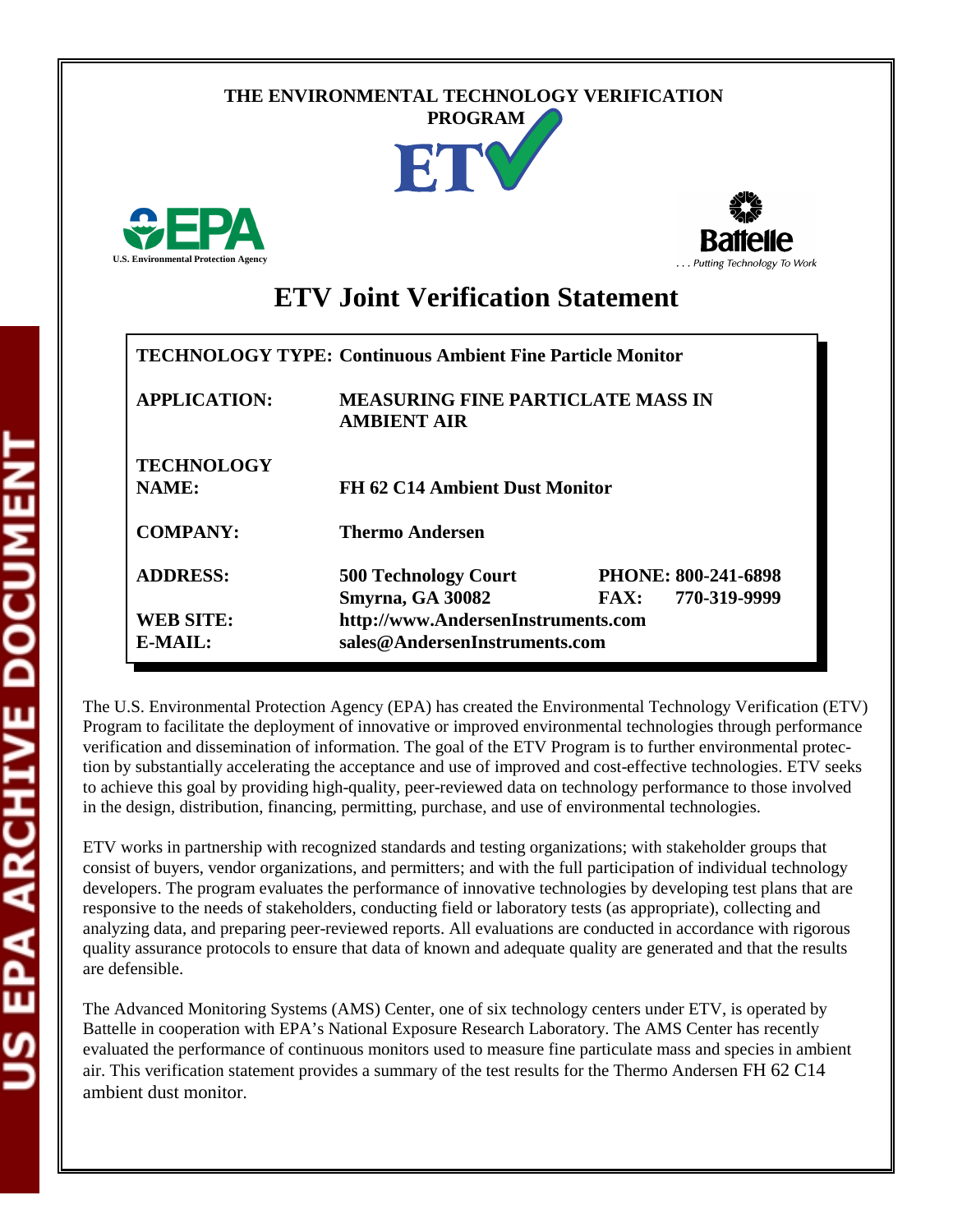### **VERIFICATION TEST DESCRIPTION**

The objective of this verification test is to provide quantitative performance data on continuous fine particle monitors under a range of realistic operating conditions. To meet this objective, field testing was conducted in two phases in geographically distinct regions of the United States during different seasons of the year. The first phase of field testing was conducted at the ambient air monitoring station on the Department of Energy's National Energy Technology Laboratory campus in Pittsburgh, PA, from August 1 to September 1, 2000. The second phase of testing was performed at the California Air Resources Board's ambient air monitoring station in Fresno, CA, from December 18, 2000, to January 17, 2001. Specific performance characteristics verified in this test include inter-unit precision, agreement with and correlation to time-integrated reference methods, effect of meteorological conditions, influence of precursor gases, and short-term monitoring capabilities. The FH 62 C14 reports measurement results in terms of  $PM<sub>2.5</sub>$  mass and, therefore, was compared with the federal reference method (FRM) for  $PM<sub>2.5</sub>$  mass determination. Additionally, comparisons with a variety of supplemental measurements were made to establish specific performance characteristics.

Quality assurance (QA) oversight of verification testing was provided by Battelle and EPA. Battelle QA staff conducted a data quality audit of 10% of the test data, and performance evaluation audits were conducted on the FRM samplers used in the verification test. Battelle QA staff conducted an internal technical systems audit for Phase I and Phase II. EPA QA staff conducted an external technical systems audit during Phase II.

#### **TECHNOLOGY DESCRIPTION**

The FH 62 C14 monitor measures the concentration of particulate matter in ambient air. The FH 62 C14 monitor uses the principle of beta attenuation through particulate matter collected on a moveable filter tape using a  $C_{14}$ source. When a new section of the filter tape moves into the measuring position, ambient air is pulled through the inlet and the sample tube. Airborne dust particles are deposited on the filter, and a single filter spot remains in the chamber for particulate collection and measurement. The filter section moves out, and a fresh filter section moves into the measuring position. A new cycle starts with an automatic zero adjustment. The chamber for particulate collection and measurement is between the source and the detector. The beta beam passes through the filter and the accumulated dust layer. The intensity of the beta beam is attenuated with increasing dust mass load, leading to a decreasing count rate from the detector. The FH 62 C14 monitor consists of a central unit, a sampling system, a rotary vane pump, and a recording unit. Different preseparators allow various particle sizes to be detected. The FH 62 C14 monitor operates at 100 to 240 volts alternating current and is 315 mm high x 450 mm wide x 320 to 400 mm deep. Measured values can be read from a liquid crystal display or printed. The duplicate FH 62 C14 monitors were each operated with a conventional  $PM_{10}$  head and  $PM_{2.5}$  sharp cut cyclone to provide size selection.

### **VERIFICATION OF PERFORMANCE**

**Inter-Unit Precision:** During Phase I the 5-minute readings of the duplicate FH 62 C14 monitors showed recurring negative artifacts apparently associated with condensation of moisture in the early morning hours. The unit-to-unit regression of the 5-minute data gave results [slope = 0.565 (0.019), intercept = 9.5 (1.2)  $\mu$ g/m<sup>3</sup>, r<sup>2</sup> = 0.374, where the values in parentheses are 95% confidence intervals] that were undoubtedly affected by those artifacts. Regression analysis of the 24-hour FH 62 C14 averages showed an  $r^2$  value of 0.875 for the duplicate monitors, with a slope of 0.948 (0.183) and an intercept of  $-1.29$  (5.9)  $\mu$ g/m<sup>3</sup>. At the 95% confidence level, the slope was not significantly different from unity, and the intercept was not significantly different from zero. The calculated coefficient of variation (CV) for the 24-hour average data was 20.6%. During Phase II, inter-unit regression analysis showed  $r^2$  values of 0.987 and 0.999 for the 30-minute readings and the 24-hour averages, respectively. The slopes of the regression lines were 1.002 (0.006) and 1.005 (0.012) for the 30-minute data and 24-hour averages, respectively, indicating no inter-unit bias; and the intercepts were  $0.69(0.65)$   $\mu$ g/m<sup>3</sup> and  $0.29$ (1.34)  $\mu$ g/m<sup>3</sup>, respectively. The calculated CV for the 30-minute data was 15.4% and for the 24-hour data the CV was 4.4%.